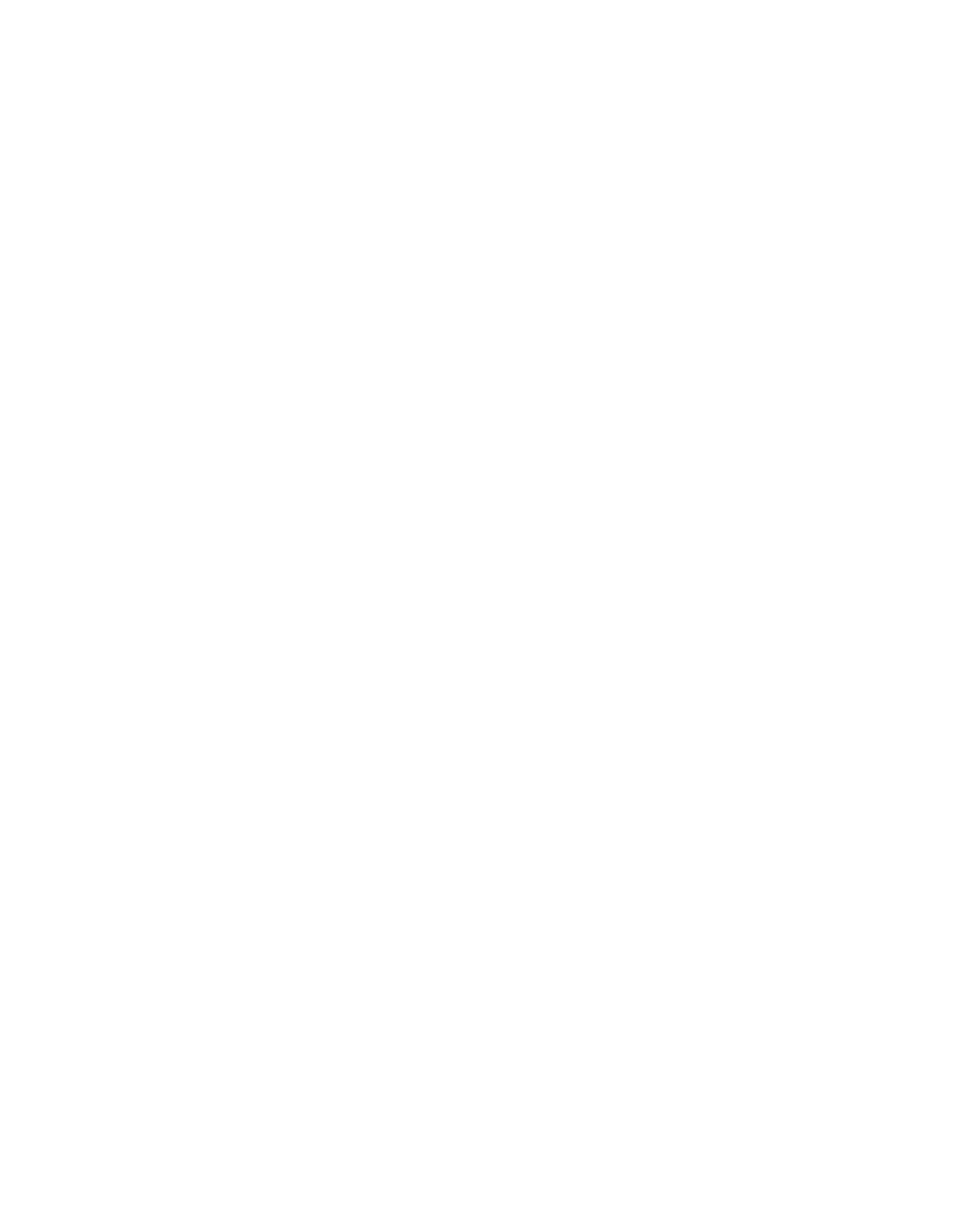#### Welcome to camp!

You have made a very important decision by deciding to serve at Opportunity Camp. You are joining hundreds – if not, thousands – of volunteers who have served over the last four decades. Every year we are privileged to serve a unique group of campers that God brings to Felton. Whether this is your first time or if you are veteran, we believe you will experience something truly special during your time at camp.

Our teaching theme this year is called, "Questions Jesus Asked." It might surprise you, but Jesus asked a lot of questions. Often we can learn as much about a person by the questions they ask as we can by the answers they give.

This material includes each day's theme and key passage, as well as conversation starters for you to use on your Forest Walk. We will be highlighting the same theme during both the morning and evening assemblies.

It is my hope that this material will help you prepare you to have a wonderful experience at camp. I also know that the best preparation happens in private – as you read God's word and spend time in prayer. I hope you will commit to praying each week before camp that God will our efforts to serve him by serving the campers.

Thank you again for choosing to serve and I'm looking forward to seeing you at camp!

Ken Hensley ken@kenhensley.com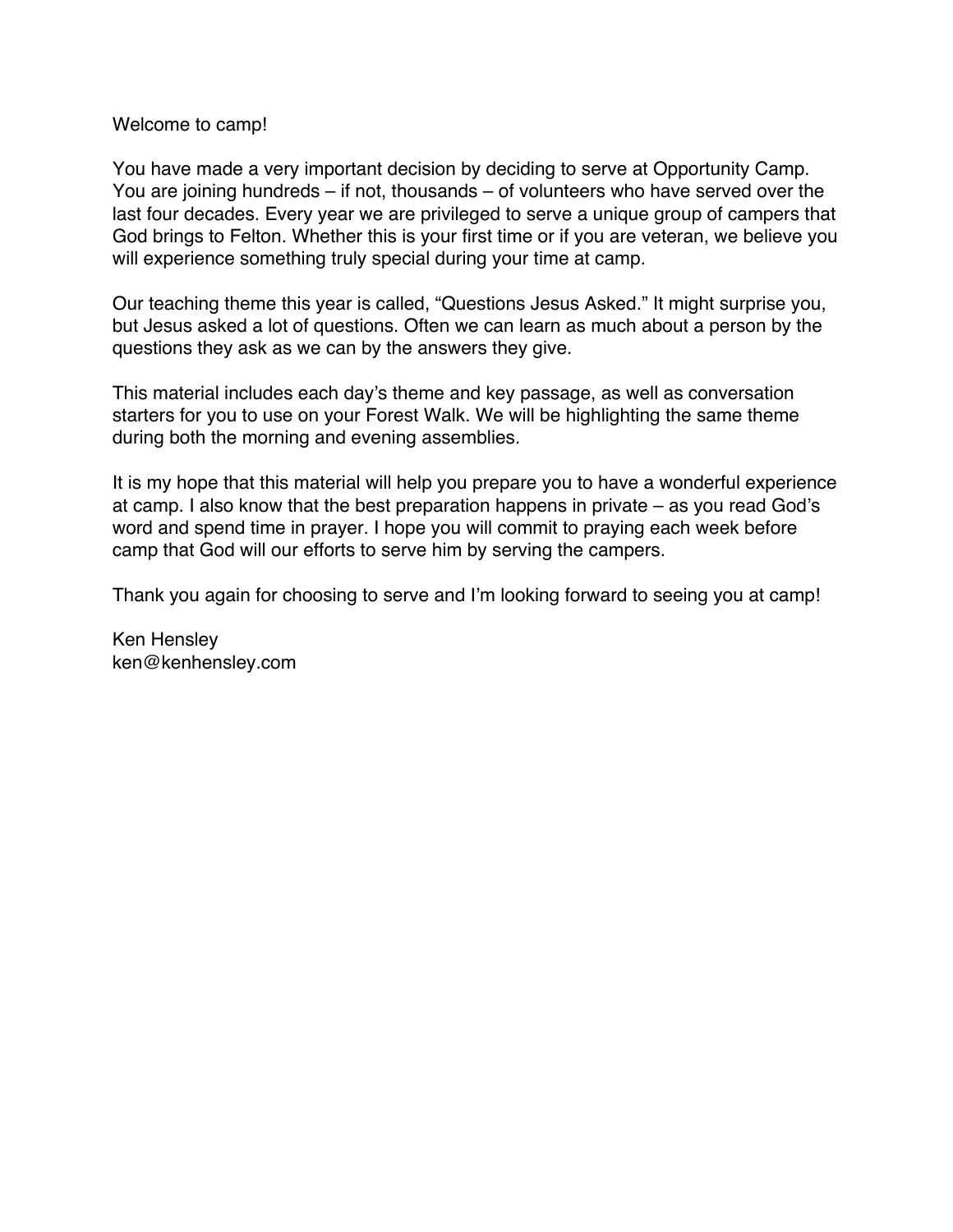## **Monday Do You Want To Get Well?**

While visiting the pool of Bethesda, Jesus met a man who had been an invalid for thirtyeight years. Every day the man would visit the pool, hoping to be the first person to enter in order to be healed. Jesus asks him what seems to be a strange question: "do you want to get well?" On the surface, the answer seems obvious. But when we dig deeper we find that not everyone does want to get well.

#### **Key Passage: John 5:1-15**

*1 Some time later, Jesus went up to Jerusalem for one of the Jewish festivals. 2 Now there is in Jerusalem near the Sheep Gate a pool, which in Aramaic is called Bethesda and which is surrounded by five covered colonnades. 3 Here a great number of disabled people used to lie—the blind, the lame, the paralyzed—and they waited for the moving of the waters. 4 From time to time an angel of the Lord would come down and stir up the*  waters. The first one into the pool after each such disturbance would be cured of *whatever disease they had. 5 One who was there had been an invalid for thirty-eight years. 6 When Jesus saw him lying there and learned that he had been in this condition for a long time, he asked him, "Do you want to get well?"*

- 1. If you don't already know your campers, spend time getting to know them. If you do know them, ask how they've been.
- 2. In the story, the man had been handicapped and unable to walk for 38 years. What do you think that would have been like? What would have been hard to do?
- 3. Why do you think Jesus asked so many questions?
- 4. Why do you think Jesus asked this man if he wanted to get well?
- 5. What is one thing you learned from this morning's talk?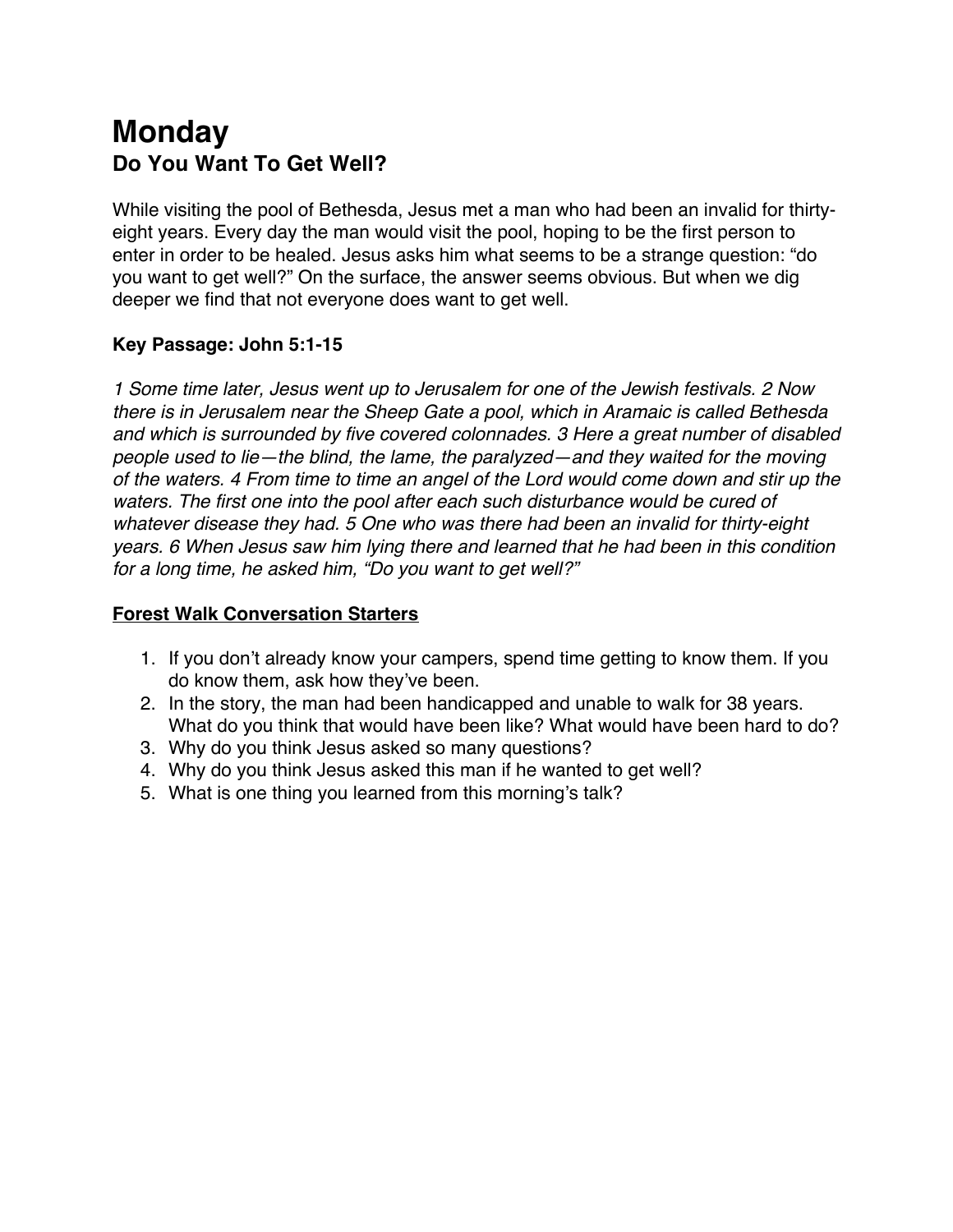## **Tuesday Do You See the Log in Your Own Eye?**

We all have hypocritical tendencies. We tend to find the fault in others while overlooking (or excusing) our own bad behavior. While this might be human nature, it is not to be the way Christ-followers behave. Understanding this teaching should soften our attitudes towards the brokenness of others.

#### **Key Passage: Matthew 7:1-5**

*1 "Do not judge, or you too will be judged. 2 For in the same way you judge others, you will be judged, and with the measure you use, it will be measured to you. 3 "Why do you*  look at the speck of sawdust in your brother's eye and pay no attention to the plank in *your own eye? 4 How can you say to your brother, 'Let me take the speck out of your eye,' when all the time there is a plank in your own eye? 5 You hypocrite, first take the plank out of your own eye, and then you will see clearly to remove the speck from your brother's eye*.

- 1. How was your first full at camp? Did you make any new friends?
- 2. Have you got something in your eye? How did it feel? What did you do about it?
- 3. Why do people like to find fault in others? How does it make you feel when someone is constantly picking on you?
- 4. What does it mean to be a hypocrite?
- 5. What is one thing you learned from this morning's talk?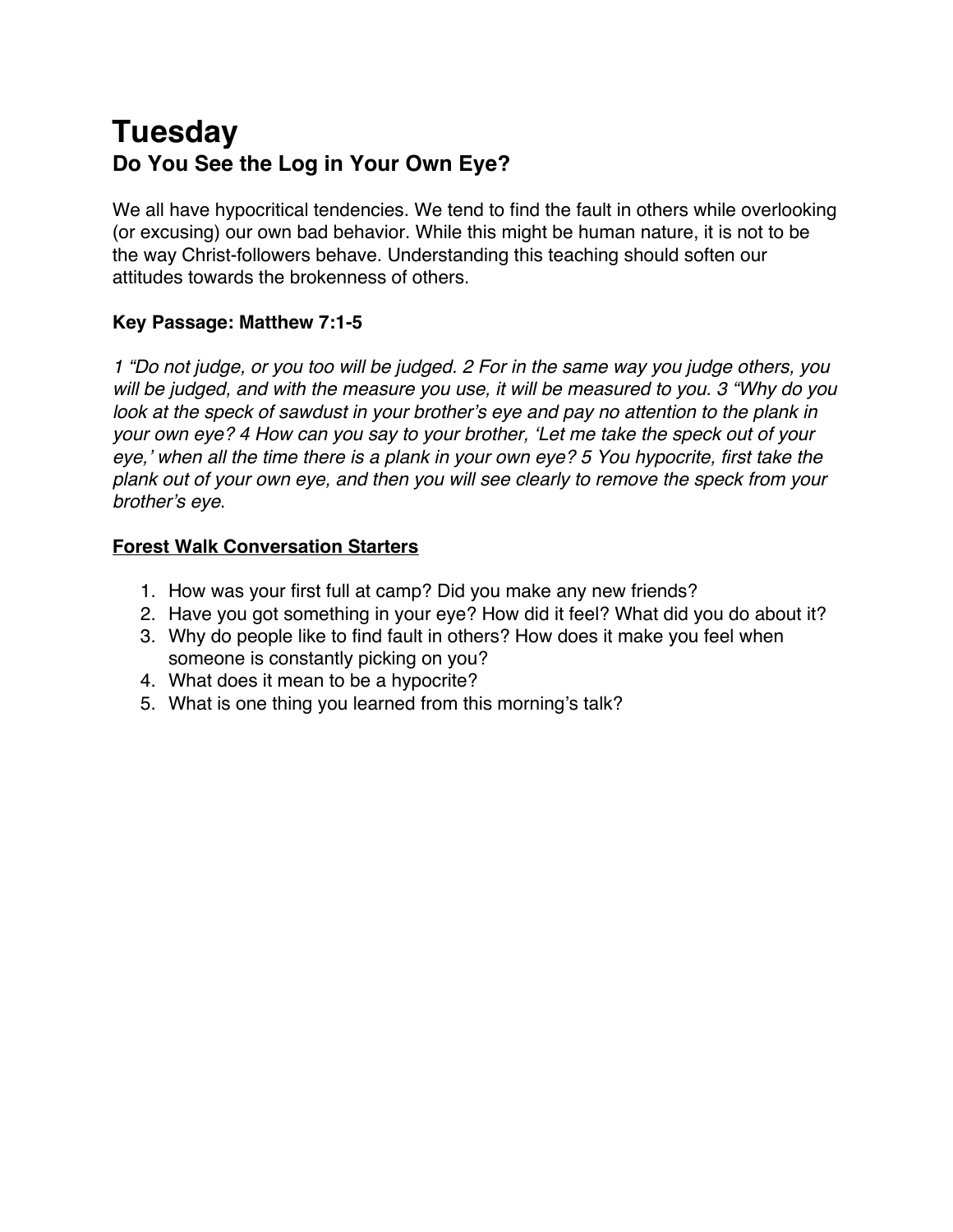## **Wednesday Where Is Your Faith?**

Once when Jesus and his disciples were sailing, Jesus fell asleep and a storm (a squall!) came in. The disciples panicked and woke up Jesus. In an awesome display of his power and authority, Jesus rebukes the winds and the storm goes away. Then he asks the disciples a penetrating question: "Where is your faith?" It's easy to believe when life is easy; the test of faith is to trust in the midst of storms.

#### **Key Passage: Luke 8:22-25**

*22 One day Jesus said to his disciples, "Let us go over to the other side of the lake." So they got into a boat and set out. 23 As they sailed, he fell asleep. A squall came down on the lake, so that the boat was being swamped, and they were in great danger. 24 The disciples went and woke him, saying, "Master, Master, we're going to drown!" He got up and rebuked the wind and the raging waters; the storm subsided, and all was calm. 25 "Where is your faith?" he asked his disciples. In fear and amazement they asked one another, "Who is this? He commands even the winds and the water, and they obey him.*"

- 1. As how their week is going? What has been the most fun part so far?
- 2. Have you ever been out on a boat? What was it like? If not, what do you think it would be like?
- 3. What is the worst storm you've ever been in? Did it thunder and lightning?
- 4. How could Jesus possibly sleep during a storm?
- 5. What is one thing you learned from this morning's talk?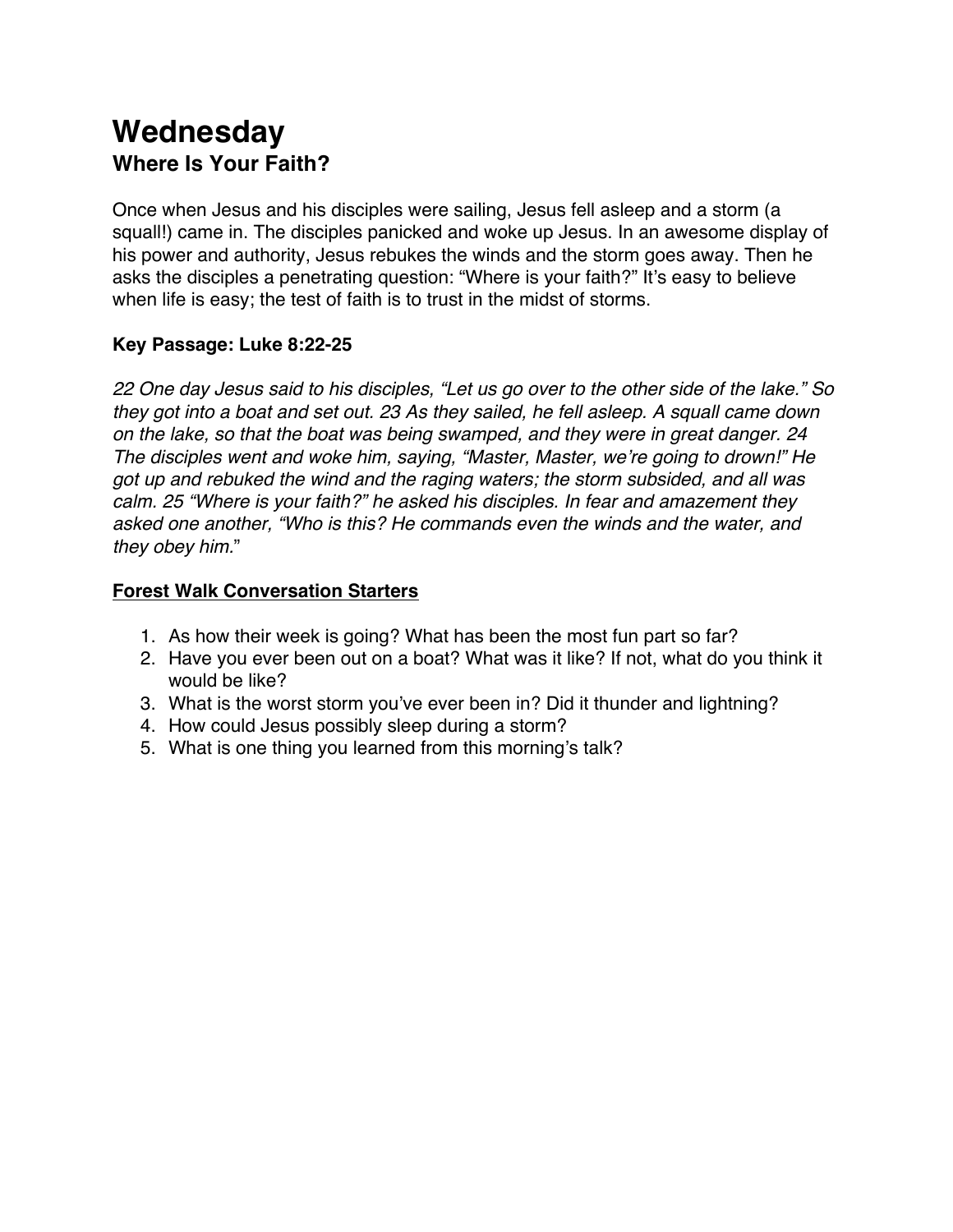## **Thursday Who Do You Say I Am?**

Jesus had been attracting a greater following, yet not everyone understood who he was. So, he asks the disciples what the crowds believe about him. Teacher and prophet. But Jesus wants to know what they believe about him – "Who do you say I am?" This leads to Peter's great confession and the promise of the church. In the same way, each of us must answer the question "Who do I say Jesus is?"

#### **Key Passage: Matthew 16:13-20**

*13 When Jesus came to the region of Caesarea Philippi, he asked his disciples, "Who do people say the Son of Man is?" 14 They replied, "Some say John the Baptist; others say Elijah; and still others, Jeremiah or one of the prophets." 15 "But what about you?" he asked. "Who do you say I am?" 16 Simon Peter answered, "You are the Messiah, the Son of the living God.*"

- 1. What was the most enjoyable part of yesterday?
- 2. Who is the most famous person you have ever met? What made them famous?
- 3. Why do you think a lot of people were following Jesus?
- 4. Why were people confused about who Jesus was?
- 5. What is one thing you learned from this morning's talk?